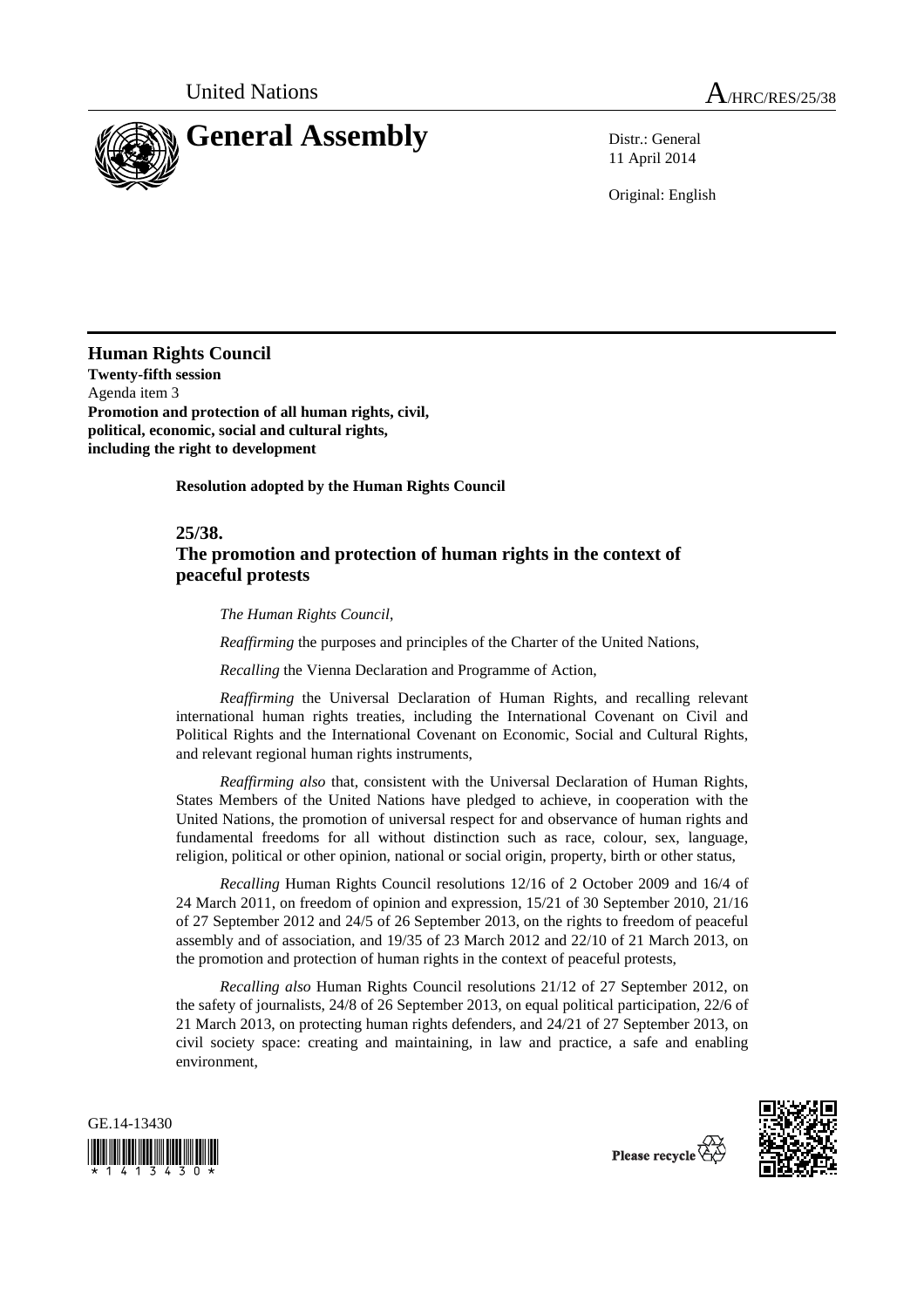*Recalling further* the Declaration on the Right and Responsibility of Individuals, Groups and Organs of Society to Promote and Protect Universally Recognized Human Rights and Fundamental Freedoms,

*Recognizing* that, pursuant to the Universal Declaration of Human Rights, the International Covenant on Civil and Political Rights and the International Convention on the Elimination of All Forms of Racial Discrimination, the rights to freedom of peaceful assembly, of expression and of association are human rights guaranteed to all, while their exercise may be subject to certain restrictions, in accordance with States' obligations under applicable international human rights instruments,

*Recognizing also* that any such restrictions must be based in law, in accordance with States' obligations under applicable international human rights instruments and subject to a competent, independent, impartial and prompt administrative or judicial review,

*Recalling* that States have the primary responsibility for the promotion and protection of human rights and fundamental freedoms, including in the context of peaceful protests, and to ensure that national legislation, policies and practices, as the national framework for the exercise of the rights to freedom of peaceful assembly, of expression and of association, are in compliance with international human rights law,

*Acknowledging* that peaceful protests can occur in all societies, including protests that are spontaneous, simultaneous, unauthorized or restricted,

*Acknowledging also* that participation in peaceful protests can be an important form of exercising the rights to freedom of peaceful assembly, of expression, of association and of participation in the conduct of public affairs,

*Recognizing* that peaceful protests can make a positive contribution to the development, strengthening and effectiveness of democratic systems and to democratic processes, including elections and referendums,

*Acknowledging* that peaceful protests can contribute to the full enjoyment of civil, political, economic, social and cultural rights,

*Reaffirming* that everyone has the right to life, liberty and security of person,

*Reaffirming also* that participation in public and peaceful protests should be entirely voluntary and uncoerced,

*Stressing* therefore that everyone must be able to express their grievances or aspirations in a peaceful manner, including through public protests, without fear of reprisals or of being intimidated, harassed, injured, sexually assaulted, beaten, arbitrarily arrested and detained, tortured, killed or subjected to enforced disappearance,

*Deeply concerned* about extrajudicial, summary or arbitrary executions**,** torture and other cruel, inhuman or degrading treatment or punishment of persons exercising their rights to freedom of peaceful assembly, of expression and of association in all regions of the world,

*Expressing its concern* about the number of attacks targeting human rights defenders and journalists in the context of peaceful protests,

*Expressing its concern also* at the criminalization, in all parts of the world, of individuals and groups for having organized or taken part in peaceful protests,

*Stressing* that peaceful protests should not be viewed as a threat, and therefore encouraging all States to engage in an open, inclusive and meaningful dialogue when dealing with peaceful protests and their causes,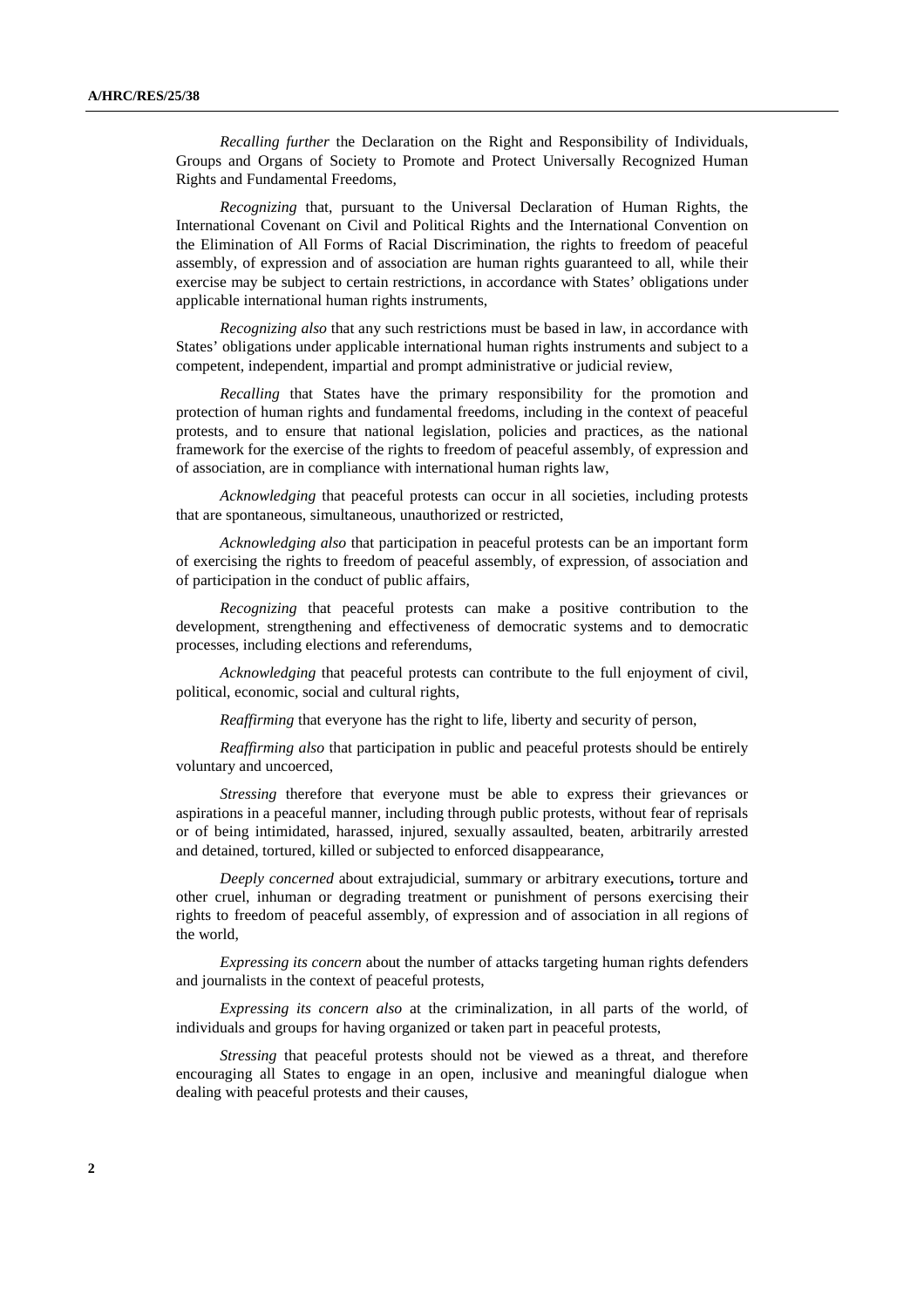*Recalling* that isolated acts of violence committed by others in the course of a protest do not deprive peaceful individuals of their rights to freedom of peaceful assembly, of expression and of association,

*Recognizing* that national human rights institutions and representatives of civil society, including non-governmental organizations, can play a useful role in facilitating continued dialogue between individuals taking part in peaceful protests and the relevant authorities,

*Stressing* the need to ensure full accountability for human rights violations or abuses in the context of peaceful protests,

*Recalling* the Code of Conduct for Law Enforcement Officials and the Basic Principles on the Use of Force and Firearms by Law Enforcement Officials,

*Recalling also* the importance of adequate training for officials exercising law enforcement duties assigned to deal with public protests, and of refraining, to the extent feasible, from assigning military personnel to perform such duties,

*Bearing in mind* that assemblies can be facilitated on the basis of communication and collaboration among protesters, local authorities and officials exercising law enforcement duties,

1. *Takes note with interest* of the summary of the seminar on effective measures and best practices to ensure the promotion and protection of human rights in the context of peaceful protests, held on 2 December 2013, prepared by the United Nations High Commissioner for Human Rights, in accordance with Human Rights Council resolution  $22/10$ ;<sup>1</sup>

2. *Recalls* that States have the responsibility, including in the context of peaceful protests, to promote and protect human rights and to prevent human rights violations, including extrajudicial, summary or arbitrary executions, arbitrary arrest and detention, enforced disappearances and torture and other cruel, inhuman or degrading treatment or punishment, and calls upon States to avoid the abuse of criminal and civil proceedings or threats of such acts at all times;

3. *Calls upon* States to promote a safe and enabling environment for individuals and groups to exercise their rights to freedom of peaceful assembly, of expression and of association, including by ensuring that their domestic legislation and procedures relating to the rights to freedom of peaceful assembly, of expression and of association are in conformity with their international human rights obligations and commitments, clearly and explicitly establish a presumption in favour of the exercise of these rights, and that they are effectively implemented;

4. *Urges* States to facilitate peaceful protests by providing protestors with access to public space and protecting them, without discrimination, where necessary, against any form of threat and harassment, and underlines the role of local authorities in this regard;

5. *Underlines* the important role that communication between protestors, local authorities and officials exercising law enforcement duties can play in the proper management of assemblies, such as peaceful protests, and calls on States to establish appropriate channels in that regard;

 $^1$  A/HRC/25/32 and Corr.1.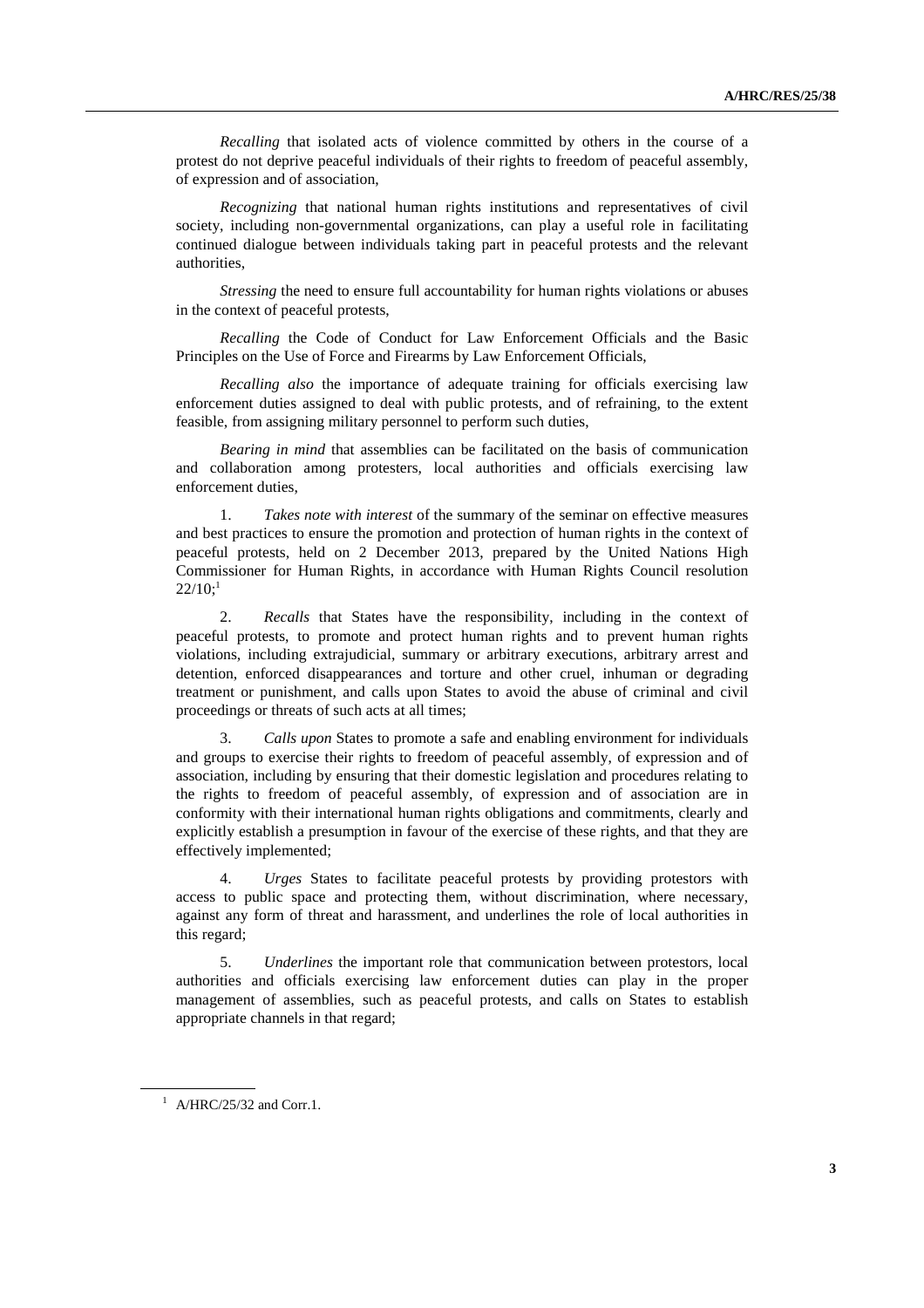6. *Urges* States to pay particular attention to the safety and protection of women and women human rights defenders from acts of intimidation and harassment, as well as gender-based violence, including sexual assault, in the context of peaceful protests;

7. *Reaffirms* that States must take all appropriate measures for the safety and protection of children, including while they exercise their rights to freedom of peaceful assembly, expression and association, including in the context of peaceful protests;

8. *Calls upon* all States to pay particular attention to the safety of journalists and media workers covering peaceful protests, taking into account their specific role, exposure and vulnerability;

9. *Urges* all States to avoid using force during peaceful protests and to ensure that, where force is absolutely necessary, no one is subject to excessive or indiscriminate use of force;

10. *Calls upon* States, as a matter of priority, to ensure that their domestic legislation and procedures are consistent with their international obligations and commitments in relation to the use of force in the context of law enforcement and are effectively implemented by officials exercising law enforcement duties, in particular applicable principles of law enforcement, such as the principles of necessity and proportionality, bearing in mind that lethal force may only be used as a last resort to protect against an imminent threat to life and that it may not be used merely to disperse a gathering;

11. *Affirms* that nothing can ever justify the indiscriminate use of lethal force against a crowd, which is unlawful under international human rights law;

12. *Calls upon* States to investigate any death or significant injury committed during protests, including those resulting from the discharge of firearms or the use of nonlethal weapons by officials exercising law enforcement duties;

13. *Also calls upon* States to ensure adequate training of officials exercising law enforcement duties and, where applicable, to promote adequate training for private personnel acting on behalf of a State, including in international human rights law and, where appropriate, international humanitarian law;

14. *Encourages* States to make protective equipment and non-lethal weapons available to their officials exercising law enforcement duties, while pursuing international efforts to regulate and establish protocols for the training and use of non-lethal weapons;

15. *Underlines* the importance of thorough, independent and scientific testing of non-lethal weapons prior to deployment to establish their lethality and the extent of likely injury, and of monitoring appropriate training and use of such weapons;

16. *Stresses* the importance of international cooperation in support of national efforts for the promotion and protection of human rights and fundamental freedoms in the context of peaceful protests, in order to raise the capacities of law enforcement agencies to deal with such protests in a manner that conforms to their international human rights obligations and commitments;

*Underlines* the necessity to address the management of assemblies, including peaceful protests, so as to contribute to their peaceful conduct, and to prevent loss of life of and injuries to protestors, bystanders, those monitoring such protests and officials exercising law enforcement duties, as well as any human rights violation or abuse;

18. *Recognizes* the importance of documenting human rights violations and abuses committed in the context of peaceful protests, and the role that can be played by national human rights institutions, civil society, including non-governmental organizations,